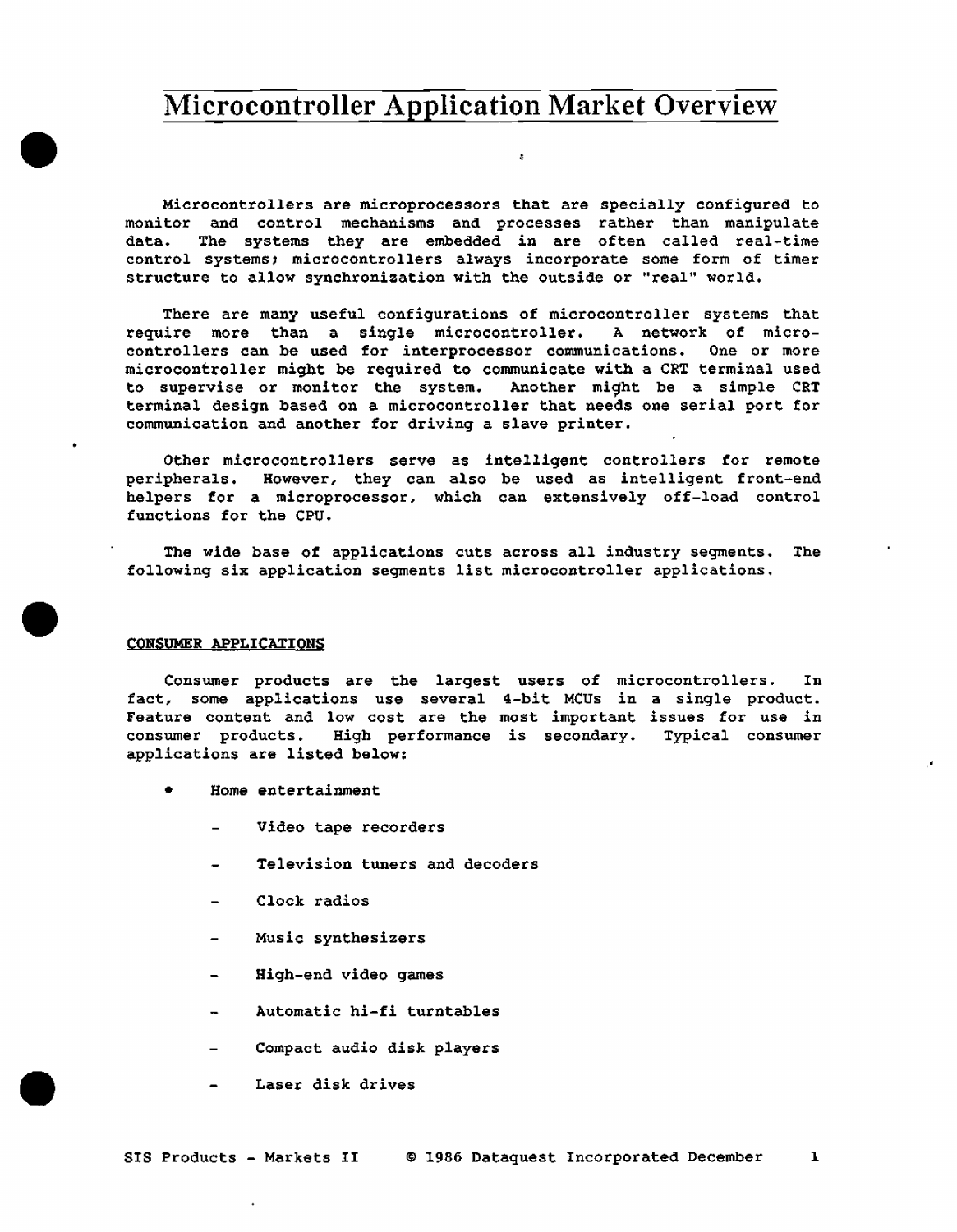•

•

•

...

• Appliances

,;

- Rice cookers
- Microwave ovens
- Washers and dryers
- Food processors
- Sewing machines
- Electric ranges
- Household environment
	- Air conditioners/heat pumps
	- Smart thermostats
	- Security systems
	- Lighting control
	- Utility meters
- Games and education
	- Language translators
	- Teaching toys
	- Games

#### INDUSTRIAL APPLICATIONS

Microcontrollers are widely used in industrial products. Although a new microcontroller may be ideally suited to an application and provide cost and performance benefits, market acceptance must wait until the end product is revised. Industrial products frequently require 6 to 18 months from product concept to initial production, so there is a long gestation period between early samples and volume production. In gestation period between early samples and volume production. addition, the introduction and market acceptance of the final product may take several months, thereby lengthening the microcontroller life cycle. Industrial products often are sold to equipment manufacturers, so an intermediate product design phase may affect the life cycle of a microcontroller.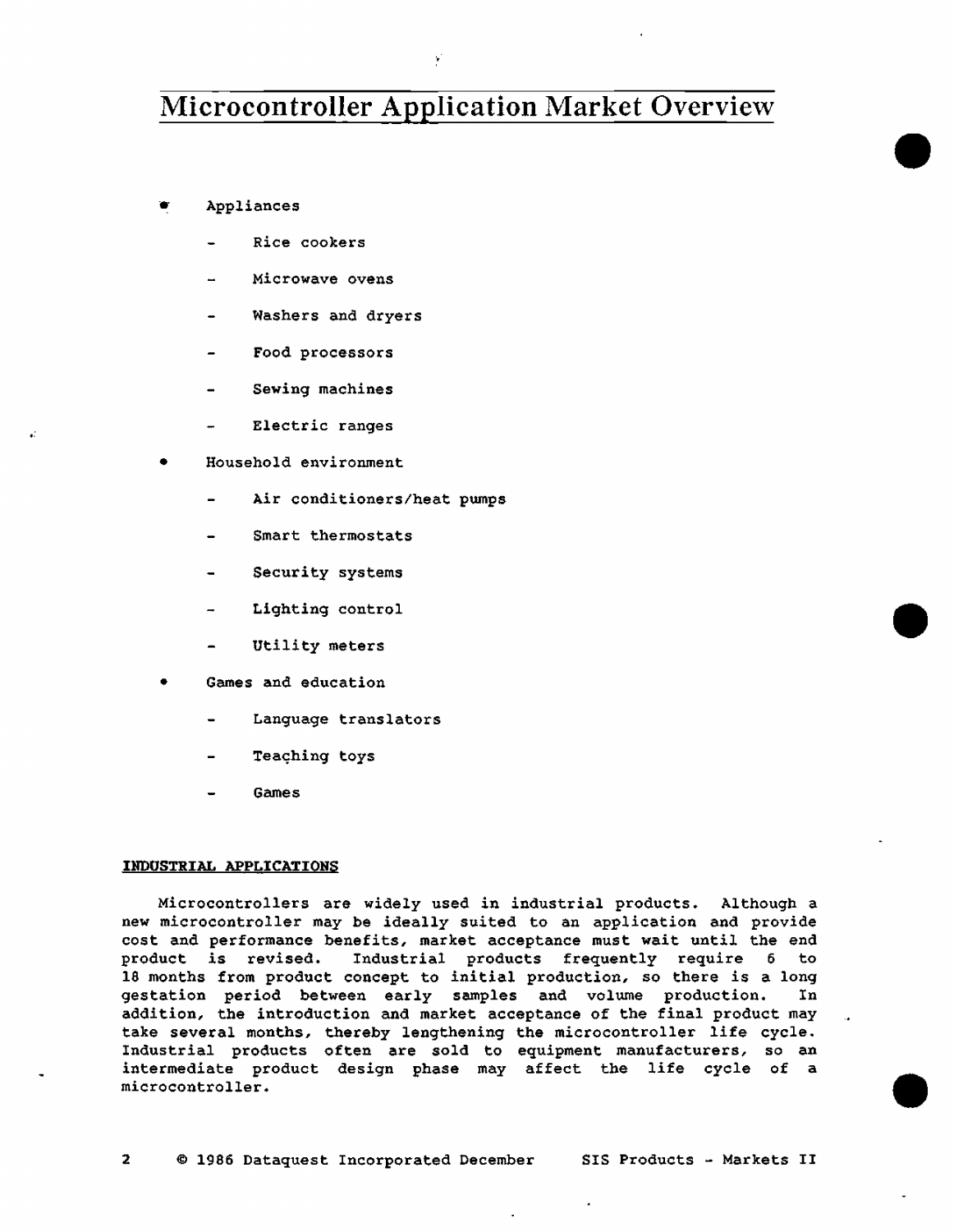Typical industrial applications of microcontrollers are listed below:

- Motor control Elevators
- Medical instrumentation Power tools
- 

•

•

•

- Liquid and gas chromatographs Timers
- 
- У.
- -• Beverage dispensers Robot control
- 
- 
- -
- Scales Gas pµmps
	-
- Vending machines Machinery control
	- Oscilloscopes Process control
		-
	- Speech recognition Numerical control
	- Speech synthesis Intelligent transducers

### CQMMUNICAXIONS APPLICATIONS

With the merging of communications and computer technologies in various systems such as videotex and teletext, electronic communications will be vital to the social and economic development of every industrialized country. Several telephone equipment suppliers have created PABXs<br>using microcontrollers. These systems are more reliable, easier to These systems are more reliable, easier to maintain, easier to upgrade, and less expensive than competitive equipment based on more traditional ICs. Listed below are several applications of MCUs in the communication field:

- Telephones CB radios
- Pagers Facsimile
- Videotex Intelligent line card control
- Modems

# ..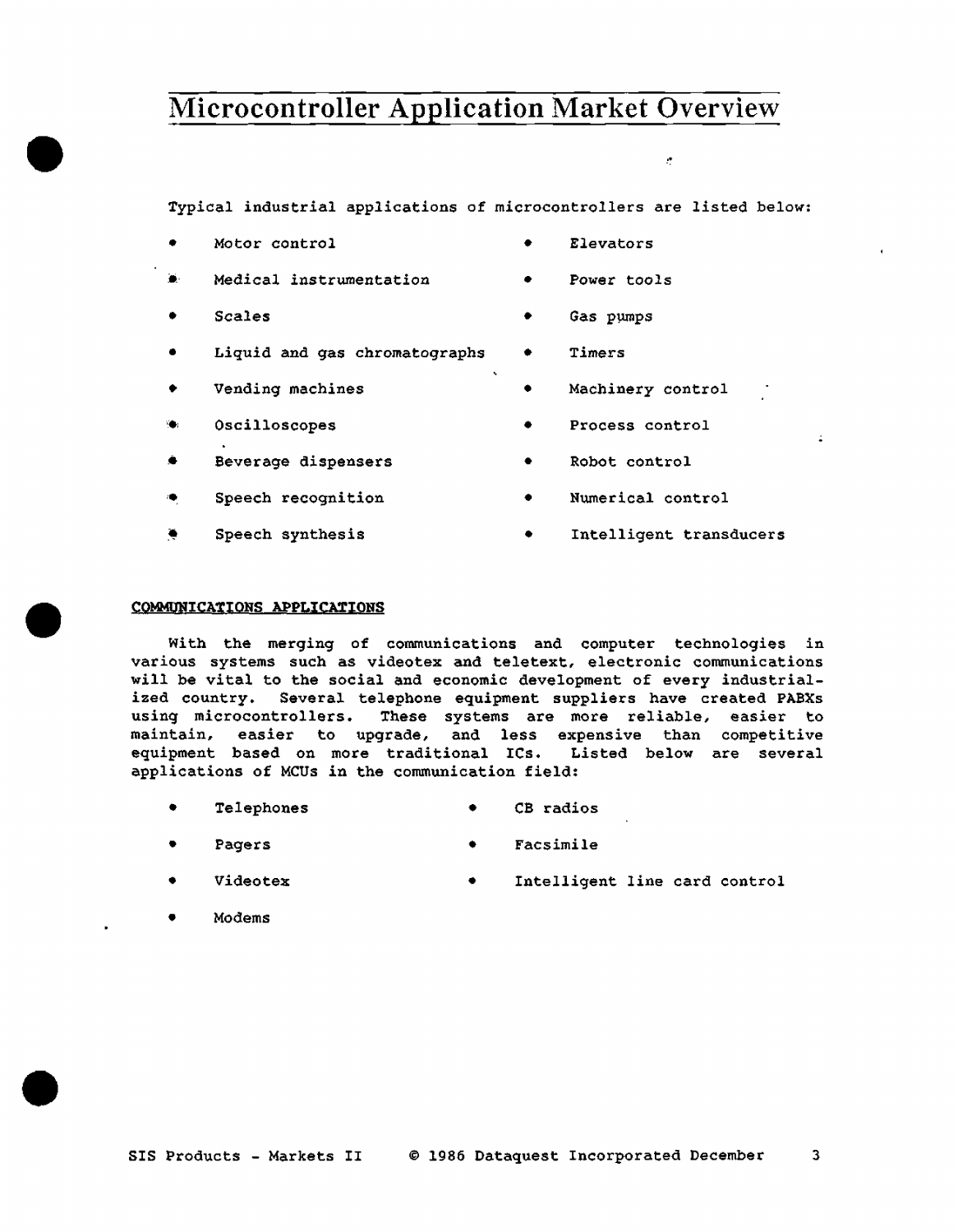### AUTOMOTIVE APPLICATIONS

### Smart Cars--Safe and Friendly Too

Auto makers have been forced to incorporate more and more hightechnology electronics. Government standards on safety, exhaust emissions, and fuel efficiency have pushed automotive designs beyond the bounds of traditional mechanics. Some of today's autos have seven microprocessors or microcontrollers, and future cars may have twice that .number. Listed below are some typical applications of microcontrollers and microprocessors in automobiles:

- Engine control
- Electronic fuel injection
- Emission control
- Exhaust gas recirculation
- Automatic transmission control
- Oil service reminder
- Engine system diagnostics
- Transmission control
- Navigation aids
- Voice pattern recognition
- Electronically controlled air suspension
- Spark advance
- Choke control
- Digital speedometers

• Ignition controllers

•

•

•

- Trip computers
- Antiskid braking
- Voice information system
- Climate control
- Instrumentation cluster
- Vehicle security
- Steering
- Obstacle warning
- Axle loading
- Component condition
- Failure warning
- Routing
- Driver performance
- Component performance

 $\ddot{a}$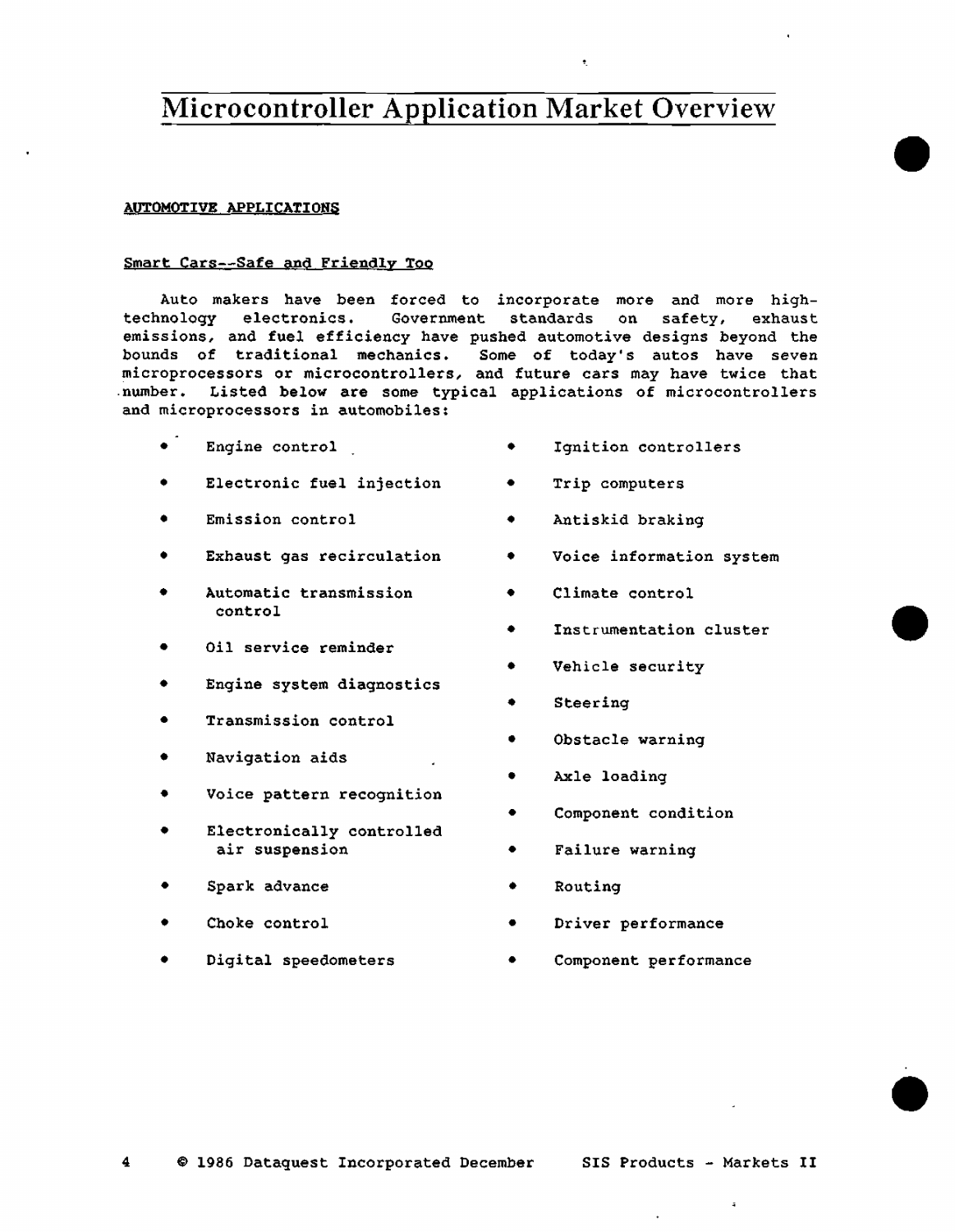### DATA PROCESSING APPLICATIONS

 $\bullet$ 

•

•

Microcontrollers are used widely in business applications because they are the building blocks to automate the collection and transmission of vital information. In addition to computers and communications, several other business-related MCU applications are listed below:

- Electronic typewriters • Time clocks
- Credit card verification • Postage meters
- Turnstile counters • Bar code readers
- Electronic locks. • Food scales
- Parts counting and weighing • Plotters
- Freezer alarms • Winchester disk drives
- Copying machines • Tape drives
- Cash registers • Impact and nonimpact printers

Personal computers have been one of the fastest-growing market segments. Microcontrollers are so prevalent in personal computers that it is common to find three or more in a typical system: one or more controlling the printer, one controlling the keyboard, and one controlling the disk drive. Microcontrollers are frequently used as interface devices between a host computer and peripheral equipment.

### MILITARY APPLICATIONS

Military applications include the following:

- Missile control
- Torpedo guidance control
- •· Smart munitions
- Aerospace guidance systems